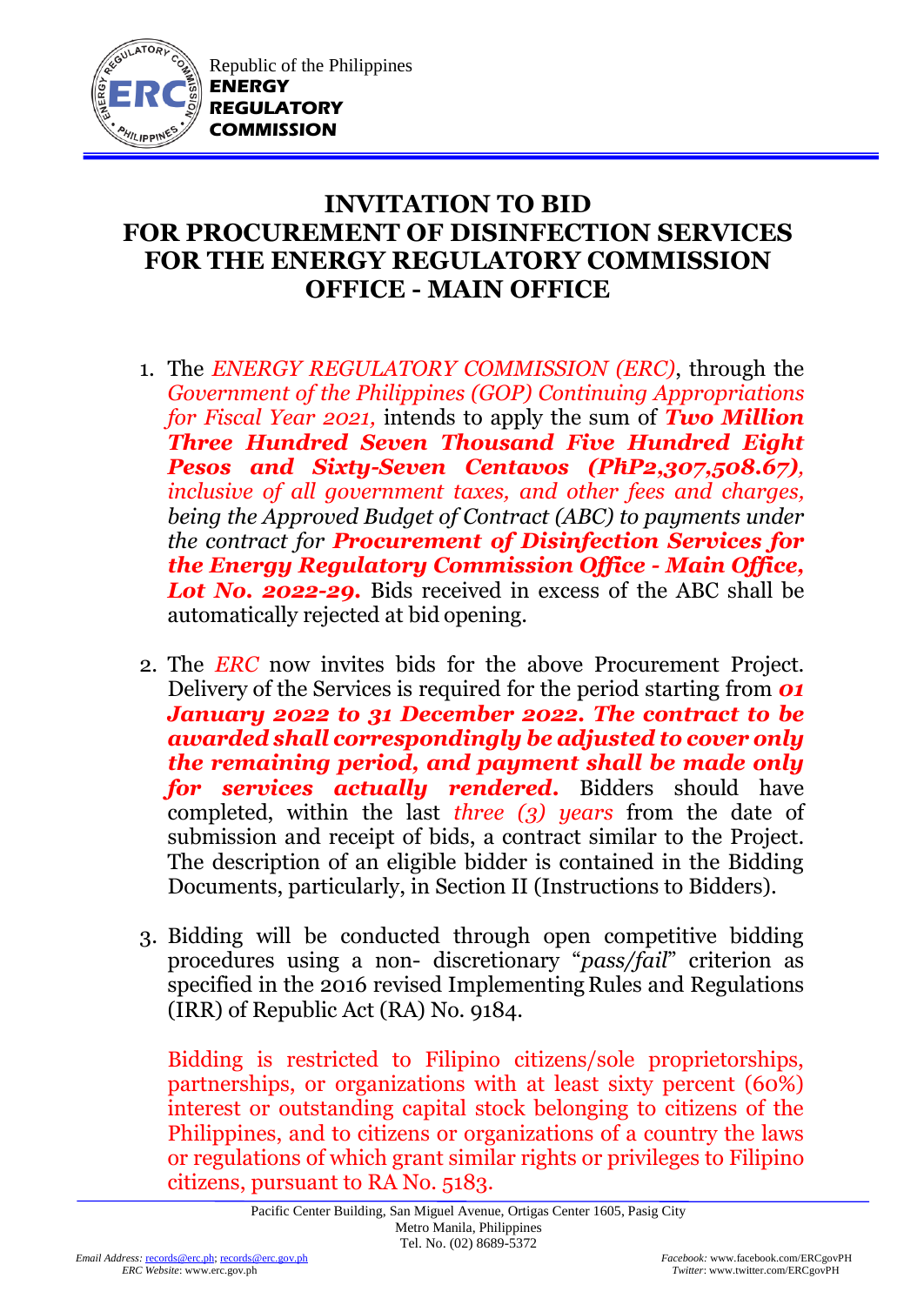- 4. Prospective Bidders may obtain further information from *ERC BAC Secretariat* and inspect the Bidding Documents at the address given below during *Monday to Friday, 09:00 A.M. to 03:00 P.M*.
- 5. A complete set of Bidding Documents may be acquired by interested Bidders on *22 April 2022* from the given address and website(s) below *and upon payment of the applicable fee for the Bidding Documents, pursuant to the latest Guidelines issued by the GPPB, in the amount of Five Thousand Pesos (PhP5,000.00)*. The Procuring Entity shall allow the bidder to present its proof of payment for the fees *in person.*
- 6. The *ERC BAC* will hold a Pre-Bid Conference<sup>1</sup> , which shall be open to prospective bidders, on *05 May 2022, 01:00 P.M. through videoconferencing via MS Teams, which can be accessed through:*

[https://teams.microsoft.com/l/meetup](https://teams.microsoft.com/l/meetup-join/19%3Ameeting_NDJhMDI5NDEtNjNkNi00MzhhLWE0ZDMtNWQyODdkMThlZjVj%40thread.v2/0?context=%7B%22Tid%22%3A%2234a3c75d-10fe-482b-9220-04df09540e89%22%2C%22Oid%22%3A%225f074c63-51dc-4812-9356-3479a48fb753%22%7D)[join/19%3Ameeting\\_NDJhMDI5NDEtNjNkNi00MzhhLWE0ZDMtNWQyO](https://teams.microsoft.com/l/meetup-join/19%3Ameeting_NDJhMDI5NDEtNjNkNi00MzhhLWE0ZDMtNWQyODdkMThlZjVj%40thread.v2/0?context=%7B%22Tid%22%3A%2234a3c75d-10fe-482b-9220-04df09540e89%22%2C%22Oid%22%3A%225f074c63-51dc-4812-9356-3479a48fb753%22%7D) [DdkMThlZjVj%40thread.v2/0?context=%7B%22Tid%22%3A%2234a3c75d-](https://teams.microsoft.com/l/meetup-join/19%3Ameeting_NDJhMDI5NDEtNjNkNi00MzhhLWE0ZDMtNWQyODdkMThlZjVj%40thread.v2/0?context=%7B%22Tid%22%3A%2234a3c75d-10fe-482b-9220-04df09540e89%22%2C%22Oid%22%3A%225f074c63-51dc-4812-9356-3479a48fb753%22%7D)[10fe-482b-9220-04df09540e89%22%2C%22Oid%22%3A%225f074c63-](https://teams.microsoft.com/l/meetup-join/19%3Ameeting_NDJhMDI5NDEtNjNkNi00MzhhLWE0ZDMtNWQyODdkMThlZjVj%40thread.v2/0?context=%7B%22Tid%22%3A%2234a3c75d-10fe-482b-9220-04df09540e89%22%2C%22Oid%22%3A%225f074c63-51dc-4812-9356-3479a48fb753%22%7D) [51dc-4812-9356-3479a48fb753%22%7D](https://teams.microsoft.com/l/meetup-join/19%3Ameeting_NDJhMDI5NDEtNjNkNi00MzhhLWE0ZDMtNWQyODdkMThlZjVj%40thread.v2/0?context=%7B%22Tid%22%3A%2234a3c75d-10fe-482b-9220-04df09540e89%22%2C%22Oid%22%3A%225f074c63-51dc-4812-9356-3479a48fb753%22%7D)

- 7. Bids must be duly received by the BAC Secretariat through manual submission at the office address indicated below on or before *19 May 2022, 01:00 P.M.* Late bids shall not be accepted. Bidders are requested to submit one (1) original and one (1) copy of their bids. Bidders are likewise requested to bring the originals of the documents submitted and present the same for comparison during the bid opening.
- 8. All Bids must be accompanied by a bid security in any of the acceptable forms and in the amount stated in **ITB** Clause 14.
- 9. Bid opening shall be on *19 May 2022, 01:00 P.M.* at the given address below. Bids will be opened in the presence of the bidders' representatives who choose to attend the activity.

<u>.</u>

<sup>1</sup> May be deleted in case the ABC is less than One Million Pesos (PhP1,000,000) where the Procuring Entity may not hold a Pre-Bid Conference.